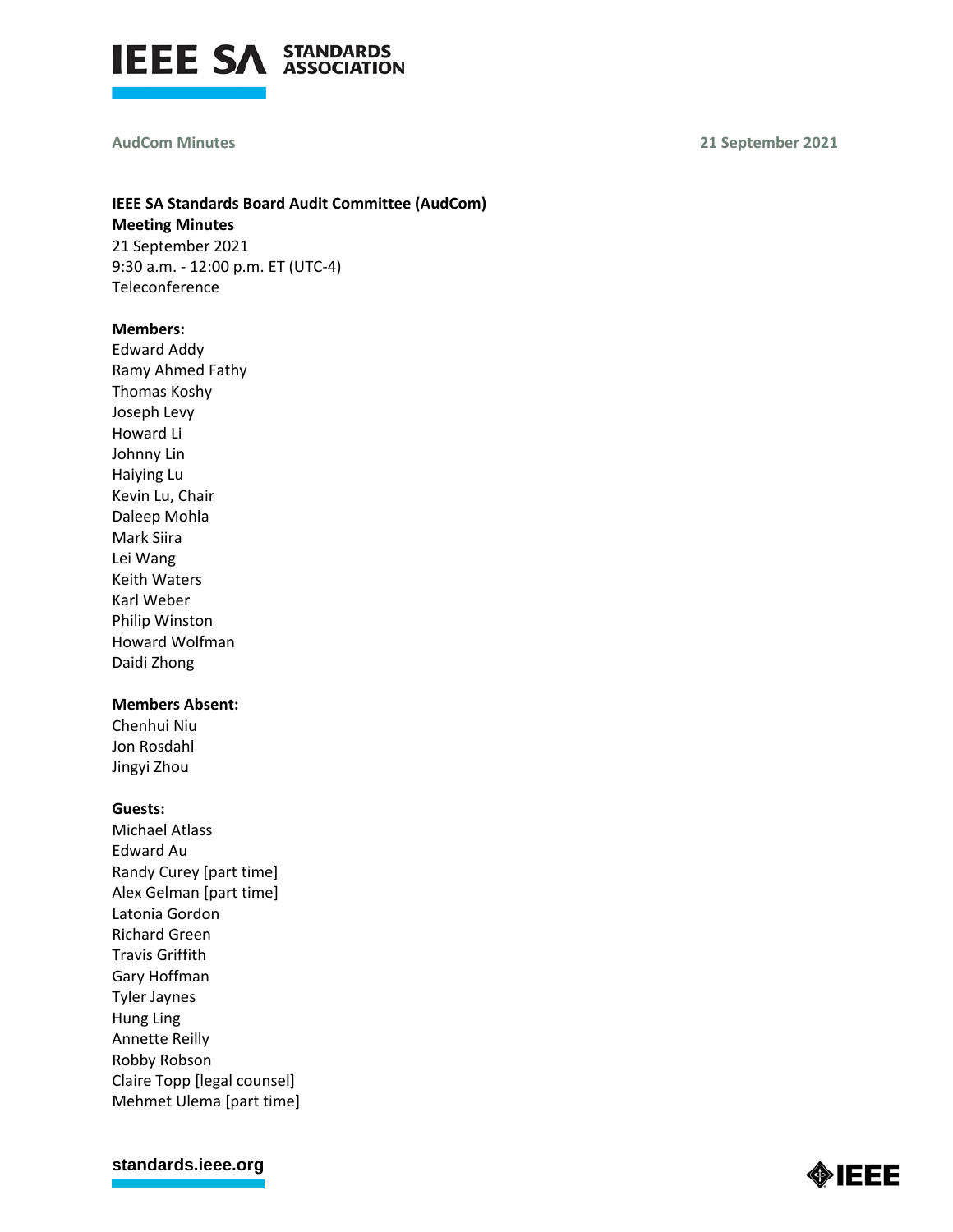Don Wright

# **IEEE Staff:**

Matt Ceglia Karen Evangelista Jonathan Goldberg Lloyd Green Jodi Haasz Yvette Ho Sang Konstantinos Karachalios Soo Kim Michael Kipness Vanessa Lalitte Kelly Lorne Karen McCabe Erin Morales Christian Orlando Dan Perez Dave Ringle Pat Roder Rudi Schubert Tom Thompson Lisa Weisser, Administrator

# **[Unless otherwise noted, all votes are unanimous]**

# **1. CALL TO ORDER AND INTRODUCTIONS**

Chair Lu called the meeting to order at 9:31 a.m. ET (UTC-4). There was a round of introductions.

# **2. REVIEW AND APPROVAL OF THE AGENDA**

Following a review of the agenda, Chair Lu asked if there were any changes to the published agenda. He noted that AudCom would discuss item 4.1.1 at approximately 11:00 a.m. ET (UTC-4) when the Standards Committee Chair could join the meeting. There were no additional changes.

# **A motion was made (Koshy) and seconded (Mohla) to approve the 21 September 2021 AudCom meeting agenda. In the absence of objection, the motion was approved.**

# **3. APPROVAL OF MINUTES OF THE 07 JUNE 2021 AUDCOM MEETING**

**A motion was made (Koshy) and seconded (Wolfman) to approve the minutes of the 07 June 2021 AudCom meeting. In the absence of objection, the motion was approved.**

# **4. P&P REVIEW**

**4.1 Status of Continuing Standards Committee P&P Review**

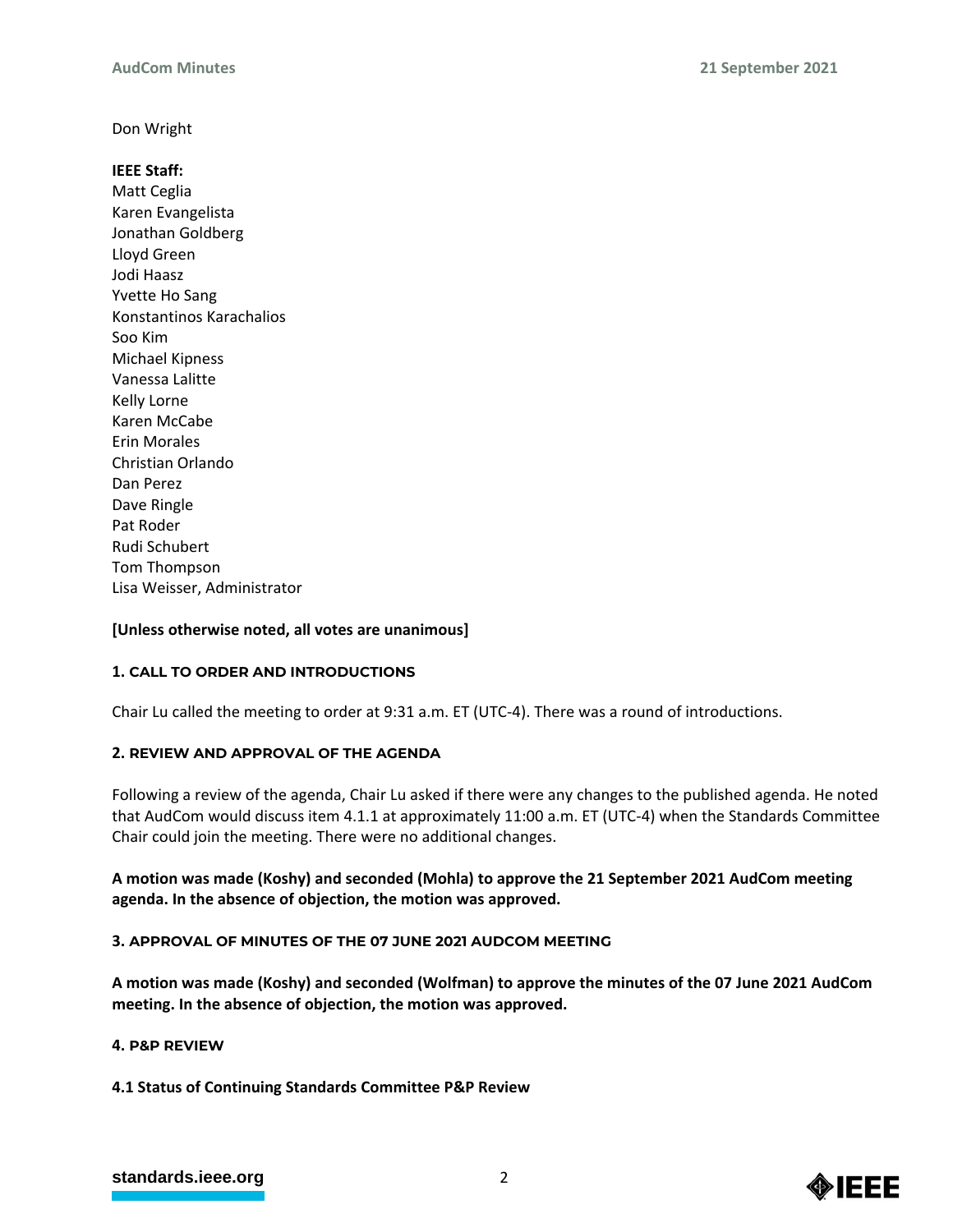4.1.1 AES/GA - Phil Winston, Johnny Lin

This discussion took place at 11:40 a.m. ET (UTC-4). There are several open comments on the checklist, but the discussion was focused on the issue related to the definition of quorum. Staff will continue to work with the Standards Committee Chair to determine solutions based on best practices.

The P&P will continue under review and move to the December 2021 AudCom agenda.

# **4.2 Status of New Standards Committee P&P Review**

4.2.1 COM/SDB - Daleep Mohla, Edward Addy

There are still open comments from the checklist that have not been addressed and the P&P will continue under review and move to the December 2021 AudCom agenda.

4.2.2 COM/AerCom-SC - Howard Li, Karl Weber

There are still open comments from the checklist that have not been addressed and the P&P will continue under review and move to the December 2021 AudCom agenda.

4.2.3 C/CCSC - Ramy Fathy, Keith Waters

There are still open comments from the checklist that have not been addressed and the P&P will continue under review and move to the December 2021 AudCom agenda.

4.2.4 EDU/SC - Phil Winston, Haiying Lu

There are still open comments from the checklist that have not been addressed and the P&P will continue under review and move to the December 2021 AudCom agenda.

4.2.5 EMB/SC - Mark Siira, Ramy Fathy

# **Motion: To recommend acceptance of the EMB/SC P&P. Upon vote, the motion passed (14 approve, 0 disapprove, 1 abstain [Winston]).**

4.2.6 IAS/ESafeC - Lei Wang, Mark Siira

# **Motion: To recommend acceptance of the EMB/SC P&P. Upon vote, the motion passed.**

4.2.7 IM/MPS - Jon Rosdahl, Chenhui Niu

The review is still in progress, and the P&P will continue under review and move to the December 2021 AudCom agenda.

4.2.8 RS/SC - Howard Li, Jon Rosdahl

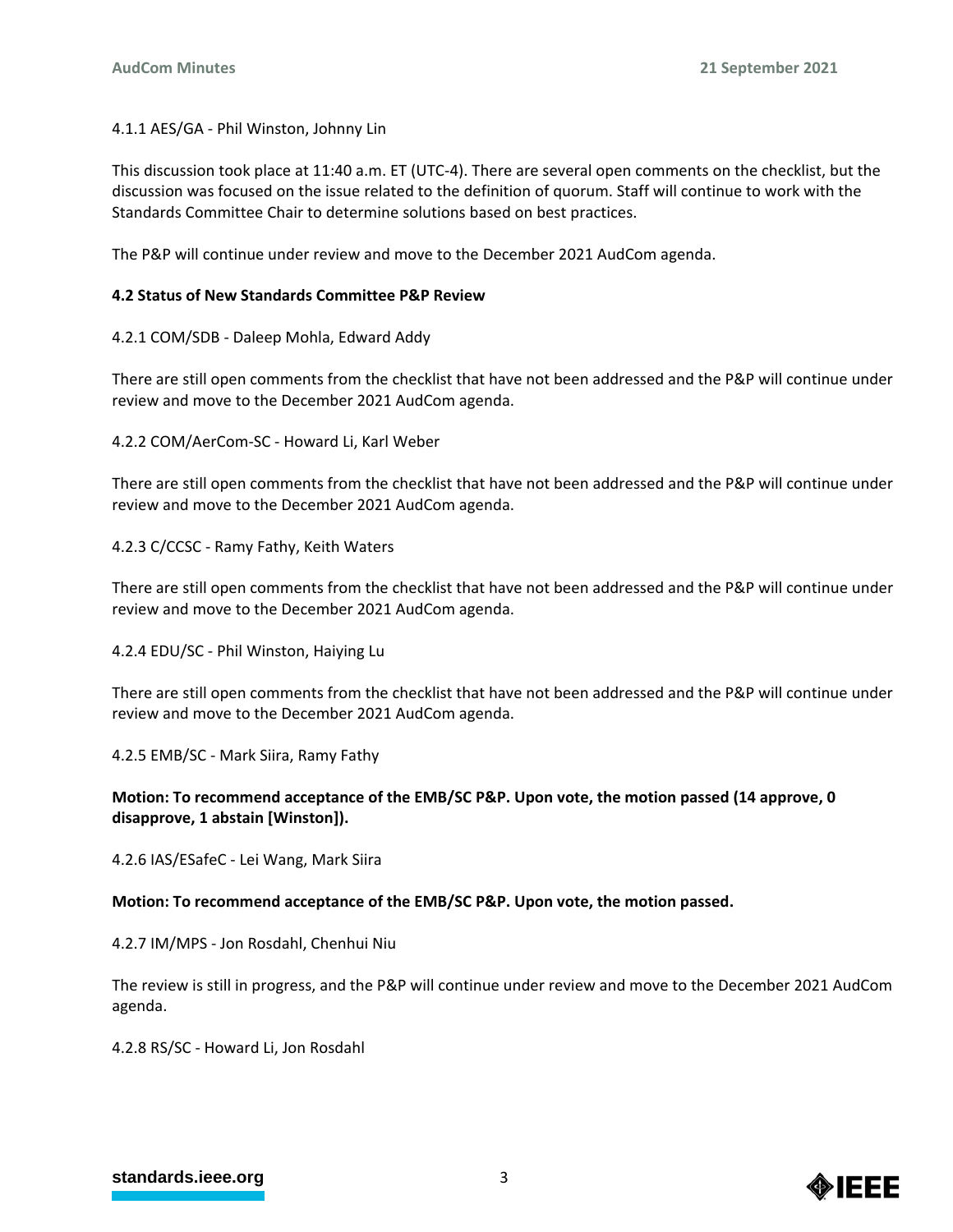There are still open comments from the checklist that have not been addressed and the P&P will continue under review and move to the December 2021 AudCom agenda.

4.2.9 SPS/SASC - Joseph Levy, Johnny Lin

### **Motion: To recommend acceptance of the SPS/SASC P&P. Upon vote, the motion passed.**

Following the outcome of this review, AudCom discussed item 6.1.2 on the agenda.

Note: Following the acceptance of the P&P by the SASB, there were some editorial changes made to the document based on a discussion with staff, IEEE legal counsel, and the Standards Committee.

4.2.10 SSIT/SC - Joseph Levy, Thomas Koshy

### **Motion: To recommend acceptance of the SSIT/SC P&P. Upon vote, the motion passed.**

### **4.3 Status of Continuing Working Group P&P Review**

There were no continuing Working Group P&P reviews.

### **4.4 Status of New Working Group P&P Review**

4.4.1 C/LM (Common - all C/LM Individual WGs) - Daidi Zhong, Edward Addy

There are still open comments from the checklist that have not been addressed and the P&P will continue under review and move to the December 2021 AudCom agenda.

The reviewers presented information on some of the items that require discussion with the Standards Committee, the reviewers, and staff.

### **AI: Lisa Weisser will set up a meeting with the reviewers, the Standards Committee, and staff.**

### *Note: This meeting took place on 10 November 2021.*

4.4.2 IM/WM&A (Common - all IM/WM&A Individual WGs) - Daidi Zhong, Karl Weber

# **Motion: To deem without issue the IM/WM&A (Common - all IM/WM&A Individual WGs) Working Group P&P. Upon vote, the motion passed.**

4.4.3 IM/HFM (Common - all IM/HFM Individual WGs) - Lei Wang, Keith Waters

# **Motion: To deem without issue the IM/HFM (Common - all IM/HFM Individual WGs) Working Group P&P. Upon vote, the motion passed.**

4.4.4 IM/ST (Common - all IM/ST Individual WGs) - Daleep Mohla, Howard Wolfman

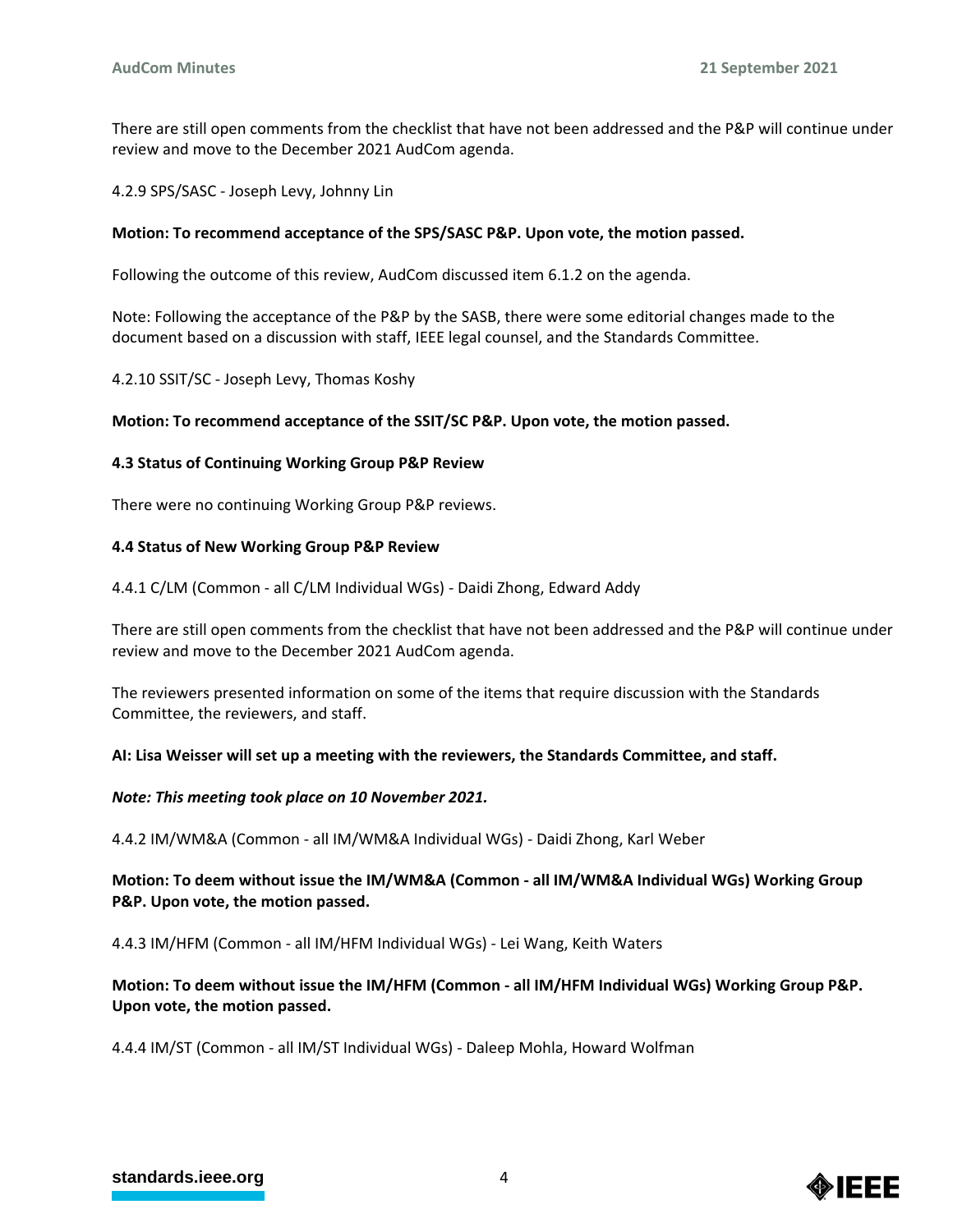**Motion: To deem without issue the IM/ST (Common - all IM/ST Individual WGs) Working Group P&P. Upon vote, the motion passed.**

4.4.5 SEN/SC (Common - all SEN/SC Individual WGs) - Howard Wolfman, Haiying Lu

**Motion: To deem without issue the SEN/SC (Common - all SEN/SC Individual WGs) Working Group P&P. Upon vote, the motion passed.**

4.4.6 UFFC/UFFC (Common - all UFFC/UFFC Individual WGs) - Jingyi Zhou, Chenhui Niu

**Motion: To deem without issue the UFFC/UFFC (Common - all UFFC/UFFC Individual WGs) Working Group P&P. Upon vote, the motion passed.**

4.4.7 VT/TPSSC (Common - all VT/TPSSC Individual WGs) - Jingyi Zhou, Daleep Mohla

**Motion: To deem without issue the VT/TPSSC (Common - all VT/TPSSC Individual WGs) Working Group P&P. Upon vote, the motion passed.**

### **5. OLD BUSINESS**

### **5.1 Action Item Review - Lisa Weisser**

Lisa Weisser reported on action items carried over from prior AudCom meetings:

| <b>Action Item</b>                         | <b>Status</b> | Update                                  |
|--------------------------------------------|---------------|-----------------------------------------|
| Develop AudCom FAQs.                       | In Progress   | Following the June AudCom meeting,      |
|                                            |               | additional feedback was received on the |
|                                            |               | first draft of the AudCom FAQs, and     |
|                                            |               | another draft is being developed for    |
|                                            |               | AudCom to review.                       |
| Post updated AudCom Conventions on         | Complete      | The updated AudCom Conventions and      |
| the AudCom website.                        |               | process flow charts have been posted on |
|                                            |               | the AudCom website.                     |
| Lisa Weisser will ask the myProject team   | Complete      | The myProject team confirmed that       |
| if the planned enhancements can be         |               | relevant functionality enhancements     |
| incorporated in the AudCom section in      |               | added for NesCom and RevCom will also   |
| myProject, too.                            |               | be available for AudCom.                |
| Lisa Weisser will send the draft checklist | Complete      | Draft document was sent to AudCom       |
| guidelines document to AudCom.             |               | again (previously sent in March). Note: |
|                                            |               | this document has also been posted in   |
|                                            |               | the AudCom area in iMeet.               |

### **5.2 Update on P&Ps Due in 2021**

Lisa Weisser displayed the list of Standards Committees with P&P expiring at the end of 2021 that have not yet submitted an updated P&P document to AudCom. She also displayed the list of Standards Committees with P&P